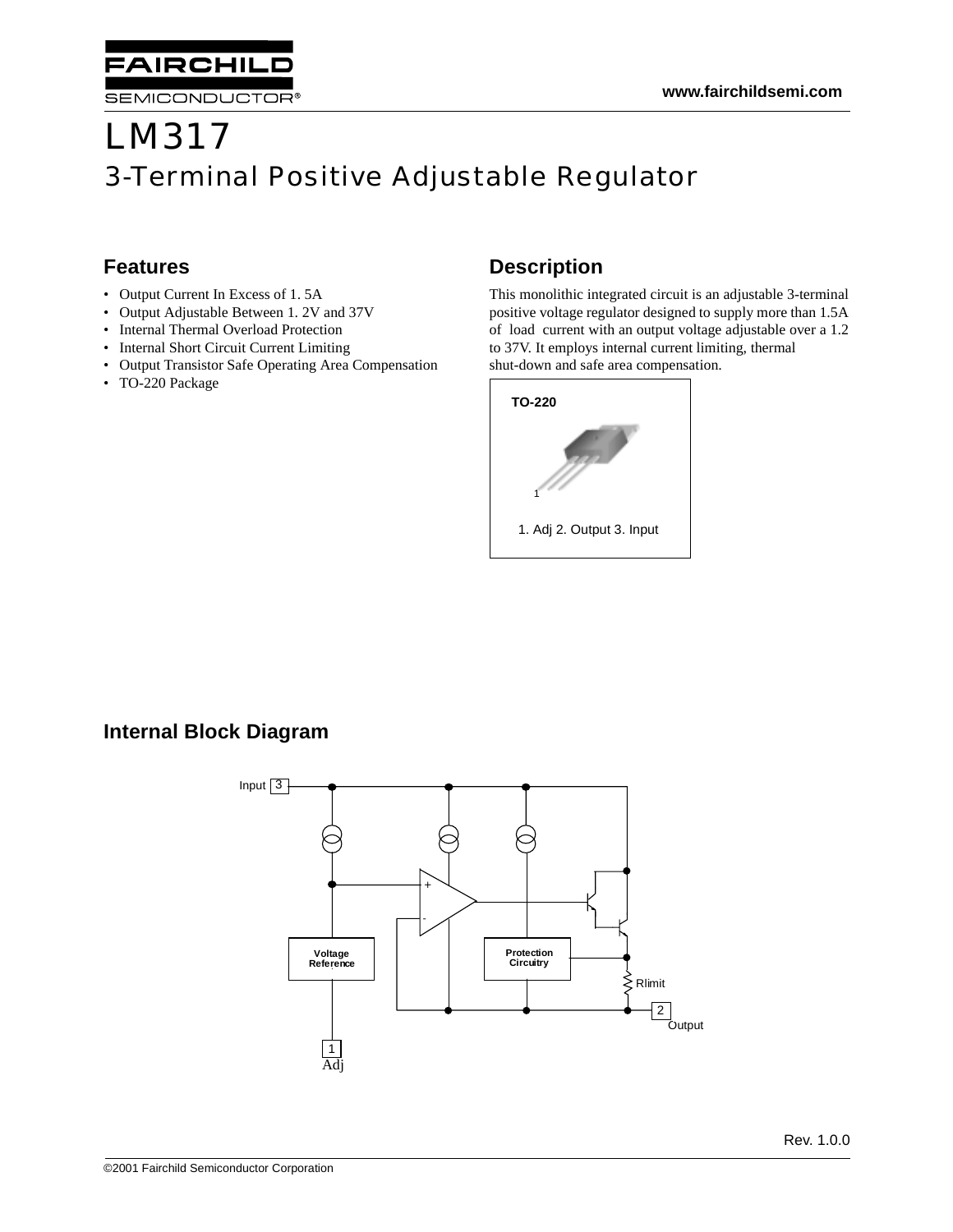# **Absolute Maximum Ratings**

| <b>Parameter</b>                            | <b>Symbol</b> | Value              | Unit            |
|---------------------------------------------|---------------|--------------------|-----------------|
| Input-Output Voltage Differential           | $V_1 - V_0$   | 40                 |                 |
| Lead Temperature                            | <b>TI FAD</b> | 230                | °C              |
| <b>Power Dissipation</b>                    | Рn            | Internally limited | W               |
| <b>Operating Junction Temperature Range</b> |               | $0 - +125$         | °C              |
| Storage Temperature Range                   | TstG          | $-65 - +125$       | °C              |
| Temperature Coefficient of Output Voltage   | ΔVο/ΔΤ        | ±0.02              | %/ $^{\circ}$ C |

# **Electrical Characteristics**

(VI-VO=5V, IO= 0.5A,  $0^{\circ}C \leq T$ J $\leq$  + 125°C, IMAX = 1.5A, PDMAX = 20W, unless otherwise specified)

| <b>Parameter</b>                               | Symbol         | <b>Conditions</b>                                                                                           | Min            | Typ.       | Max.           | <b>Unit</b>     |
|------------------------------------------------|----------------|-------------------------------------------------------------------------------------------------------------|----------------|------------|----------------|-----------------|
| Line Regulation (Note1)                        | Rline          | $TA = +25^{\circ}C$<br>$3V \le VI - VO \le 40V$                                                             |                | 0.01       | 0.04           | % / V           |
|                                                |                | $3V \le V_1 - V_0 \le 40V$                                                                                  | $\blacksquare$ | 0.02       | 0.07           | % / V           |
| Load Regulation (Note1)                        | Rload          | $TA = +25^{\circ}C$ , $10mA \leq 10 \leq 1MAX$<br>$V_0 < 5V$<br>$VO \geq 5V$                                |                | 18<br>0.4  | 25<br>0.5      | $mV\%$ / $VO$   |
|                                                |                | $10mA \leq IO \leq IMAX$<br>$V_O < 5V$<br>$V_O \geq 5V$                                                     | $\blacksquare$ | 40<br>0.8  | 70<br>1.5      | $mV\%$ / $VO$   |
| Adjustable Pin Current                         | <b>IADJ</b>    | $\blacksquare$                                                                                              | $\blacksquare$ | 46         | 100            | μA              |
| Adjustable Pin Current Change                  | $\Delta$ ADJ   | $3V \leq V_1 - V_0 \leq 40V$<br>$10mA \leq IO \leq IMAX$ P <sub>D</sub> $\leq$ P <sub>MAX</sub>             |                | 2.0        | 5              | μA              |
| Reference Voltage                              | <b>VREF</b>    | $3V \leq V_{IN} - V_O \leq 40V$<br>$10mA \leq IO \leq IMAX$<br>$PD \leq PMAX$                               | 1.20           | 1.25       | 1.30           | V               |
| <b>Temperature Stability</b>                   | STT            |                                                                                                             | $\blacksquare$ | 0.7        | $\frac{1}{2}$  | % / VO          |
| Minimum Load Current to Maintain<br>Regulation | $I_L(MIN)$     | $V_1 - V_0 = 40V$                                                                                           |                | 3.5        | 12             | mA              |
| Maximum Output Current                         | $I_{O(MAX)}$   | $V_1$ - $V_0 \le 15V$ , $P_D \le PMAX$<br>$V_1$ - $V_0 \leq 40V$ , $P_D \leq P_{MAX}$<br>$TA = 25^{\circ}C$ | 1.0            | 2.2<br>0.3 |                | A               |
| RMS Noise, % of VOUT                           | eN             | $T_A$ = +25°C, 10Hz $\leq f \leq$ 10KHz                                                                     | $\blacksquare$ | 0.003      | 0.01           | % / Vo          |
| <b>Ripple Rejection</b>                        | <b>RR</b>      | $VO = 10V, f = 120Hz$<br>without CADJ<br>$CADJ = 10\mu F (Note2)$                                           | 66             | 60<br>75   | $\blacksquare$ | dB              |
| Long-Term Stability, TJ = THIGH                | <b>ST</b>      | $TA = +25^{\circ}C$ for end point<br>measurements, 1000HR                                                   |                | 0.3        | 1              | %               |
| <b>Thermal Resistance Junction to</b><br>Case  | $R_{\theta$ JC |                                                                                                             |                | 5          |                | $\degree$ C / W |

#### **Note:**

1. Load and line regulation are specified at constant junction temperature. Change in VD due to heating effects must be taken into account separately. Pulse testing with low duty is used. ( $P_{MAX} = 20W$ )

2. CADJ, when used, is connected between the adjustment pin and ground.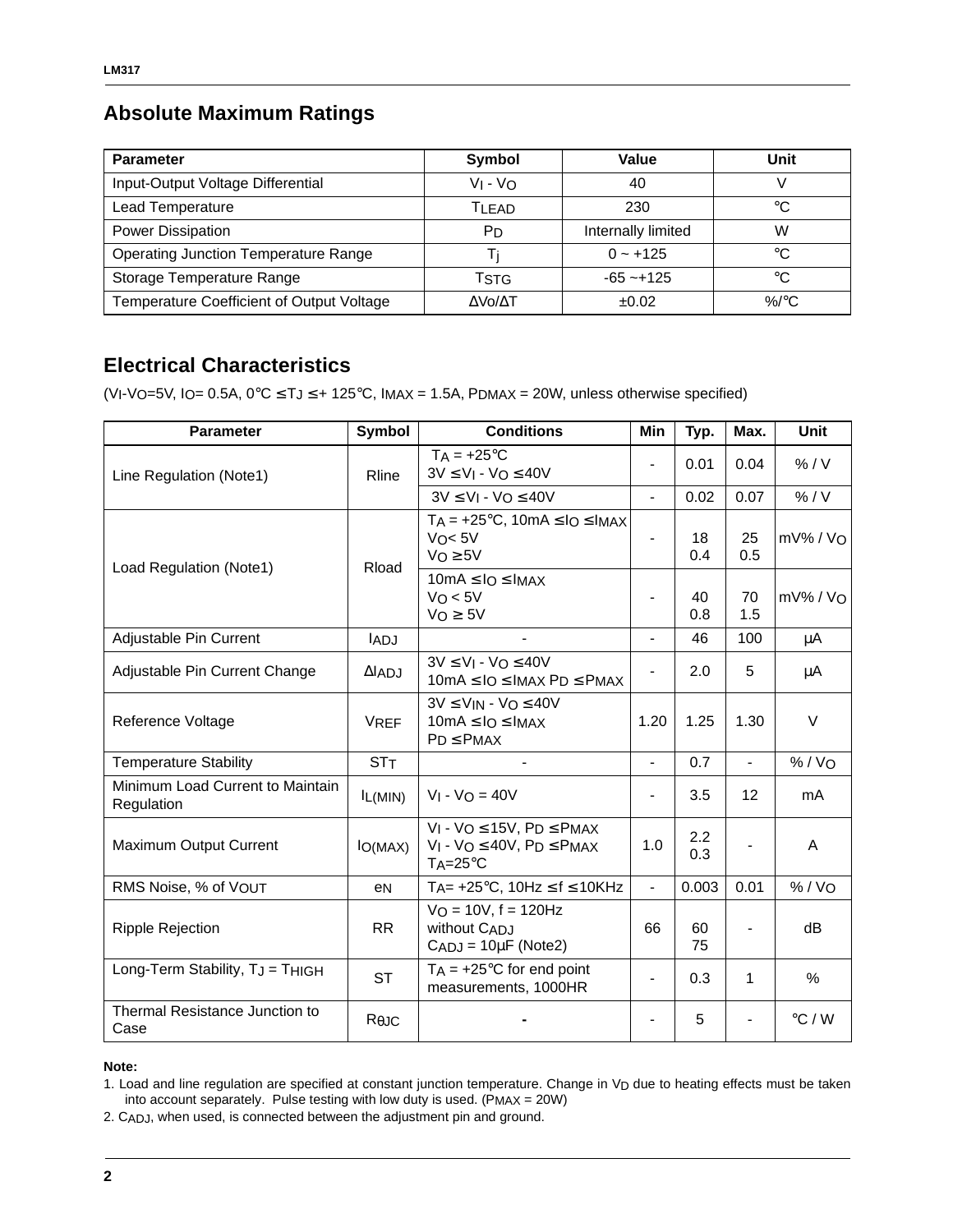# **Typical Perfomance Characteristics**



**Figure 1. Load Regulation**



**Figure 3. Dropout Voltage**



**Figure 2. Adjustment Current**



**Figure 4. Reference Voltage**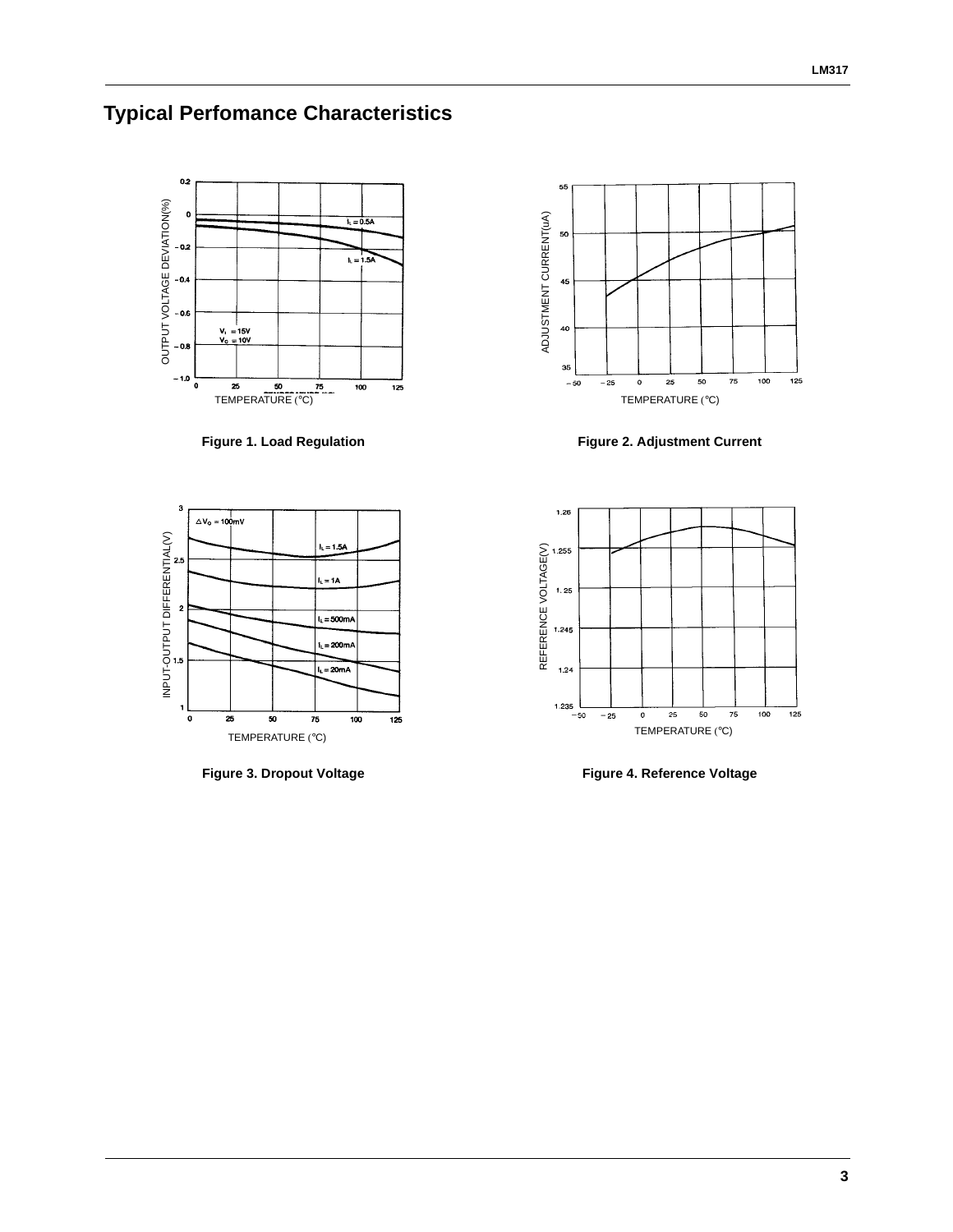# **Typical Application**



**VO = 1.25V (1+ R2/ R1)+Iadj R2**

### **Figure 5. Programmable Regulator**

Ci is required when regulator is located an appreciable distance from power supply filter.

Co is not needed for stability, however, it does improve transient response.

Since IADJ is controlled to less than 100 $\mu$ A, the error associated with this term is negligible in most applications.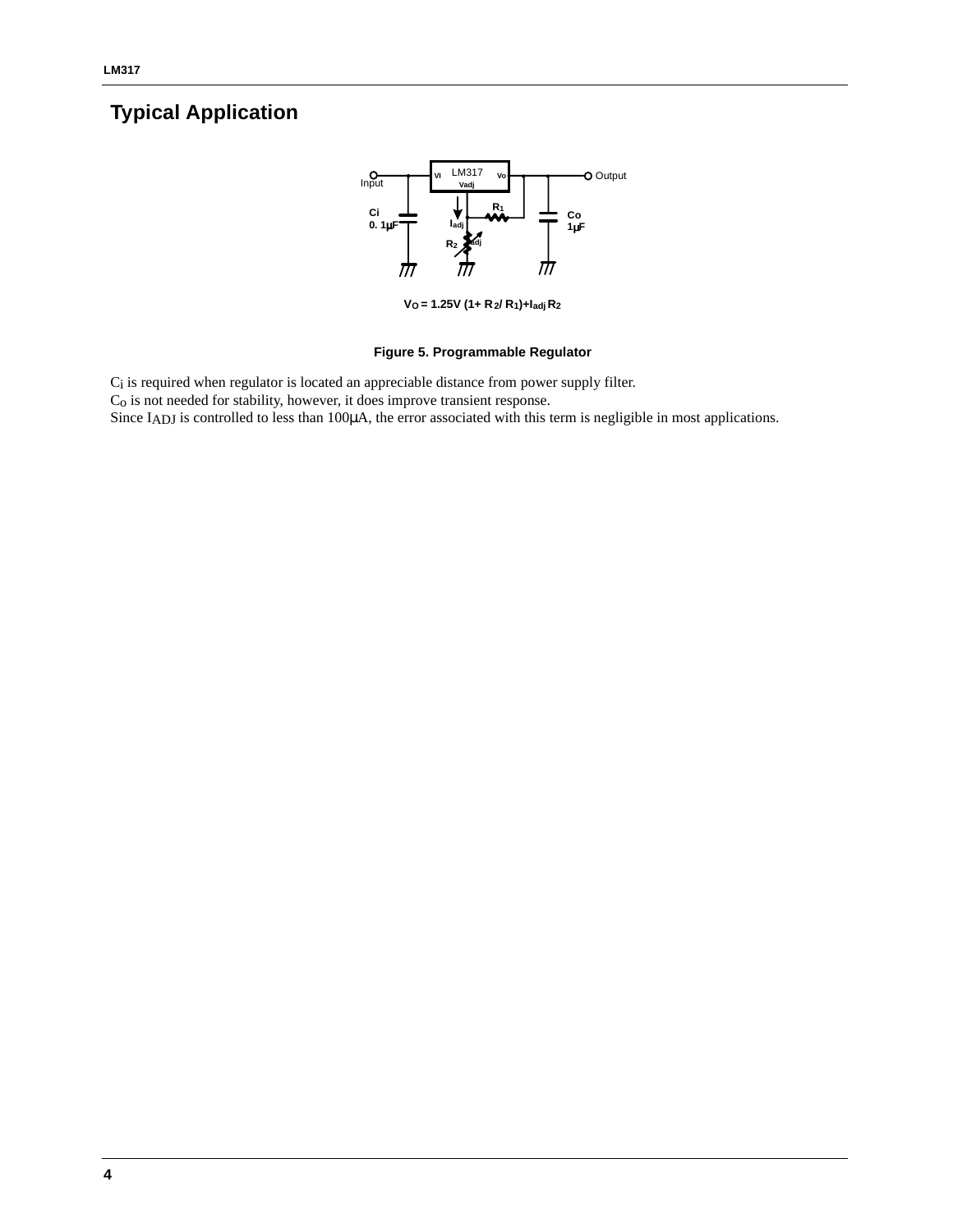## **Mechanical Dimensions**

### **Package**



**TO-220**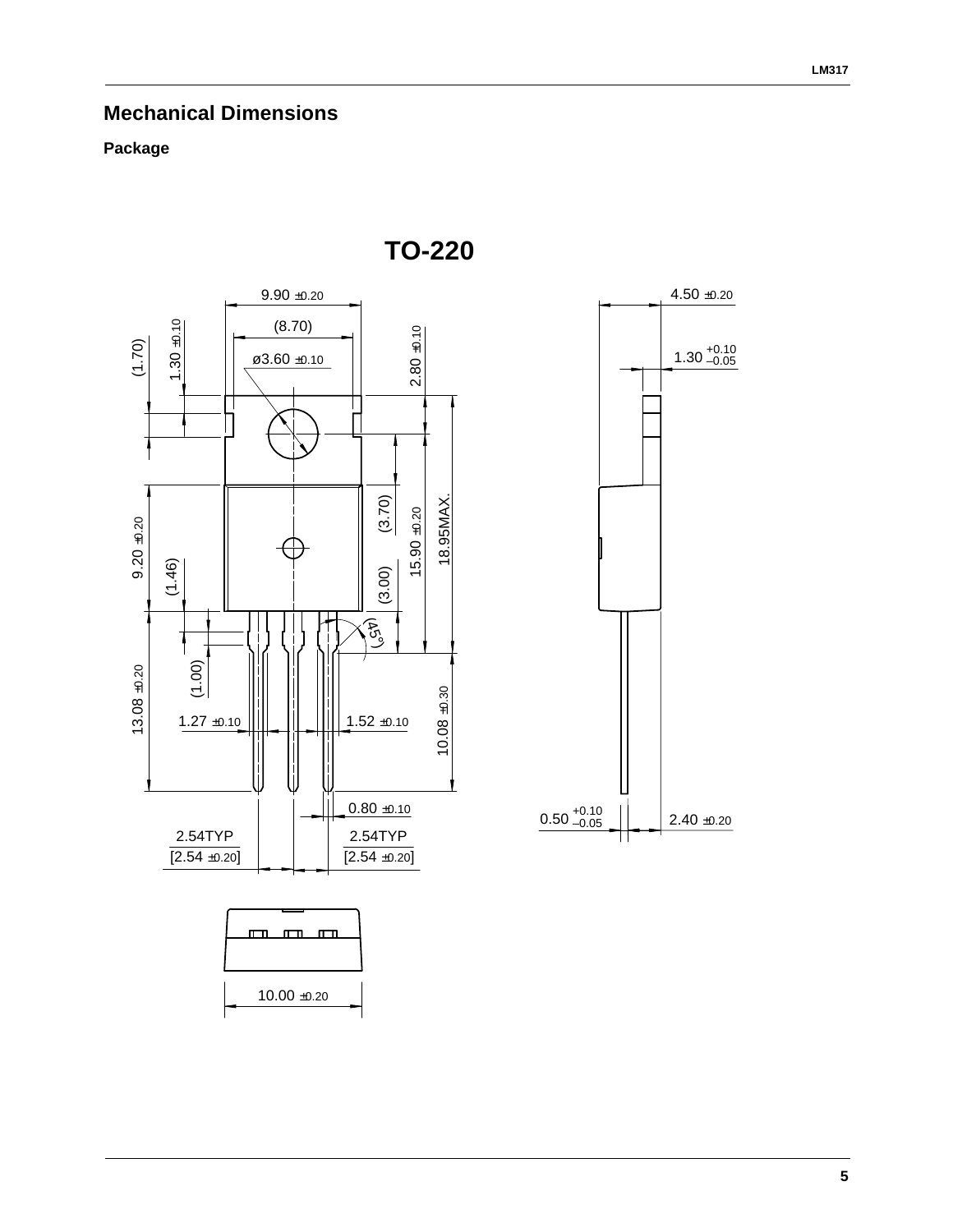# **Ordering Information**

| <b>Product Number</b> | Package | <b>Operating Temperature</b>        |
|-----------------------|---------|-------------------------------------|
| LM317T                | TO-220  | $0^{\circ}$ C to + 125 $^{\circ}$ C |